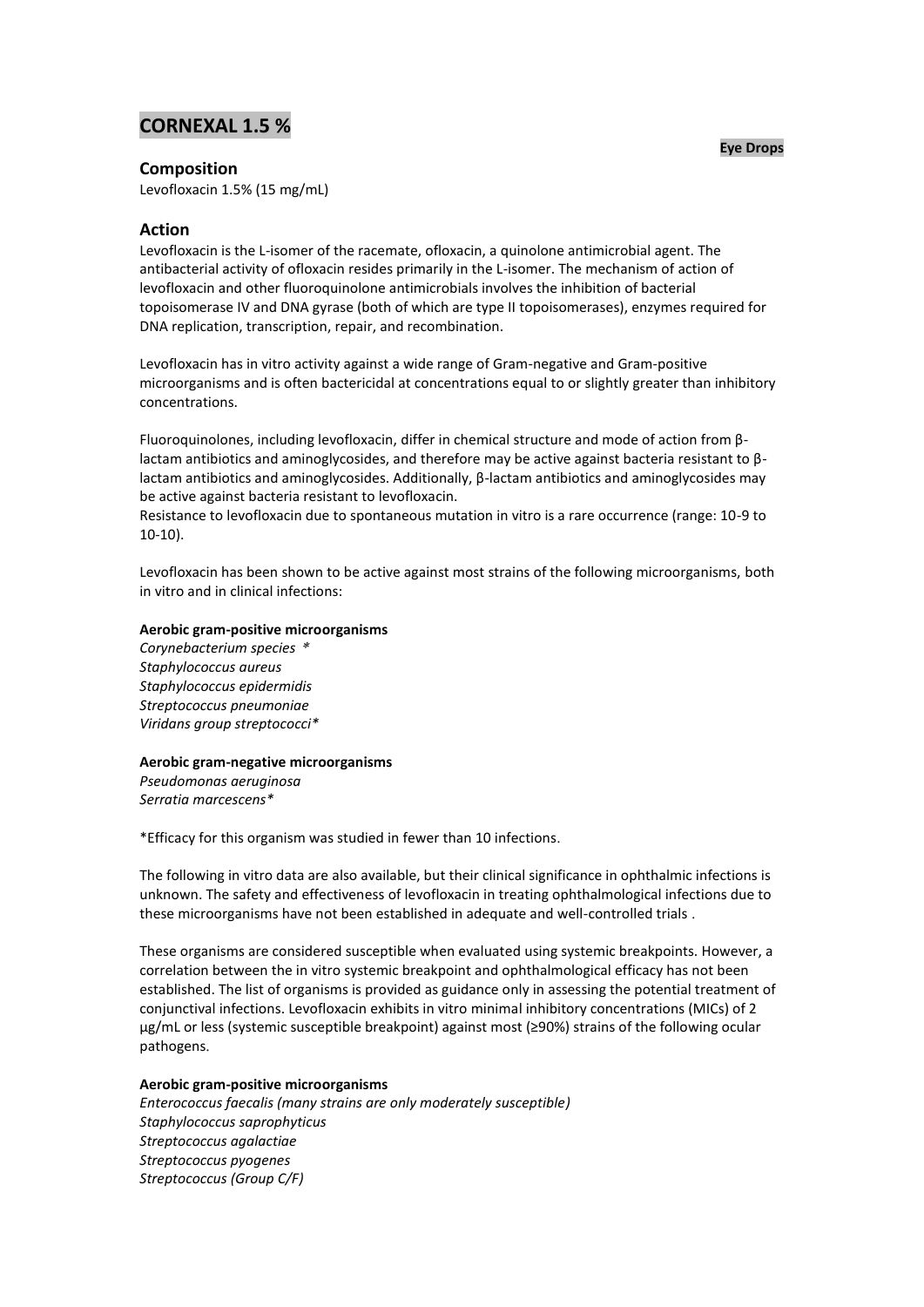### *Streptococcus (Group G)*

## **Aerobic gram-negative microorganisms**

*Acinetobacter baumannii Acinetobacter lwoffii Citrobacter koseri Citrobacter freundii Enterobacter aerogenes Enterobacter cloacae Escherichia coli Haemophilus influenzae Haemophilus parainfluenzae Klebsiella oxytoca Klebsiella pneumoniae Legionella pneumophila Moraxella catarrhalis Morganella morganii Neisseria gonorrhoeae Pantoea agglomerans Proteus mirabilis Proteus vulgaris Providencia rettgeri Providencia stuartii Pseudomonas fluorescens*

## **Indications**

Cornexal 1.5% solution is indicated for the treatment of bacterial conjunctivitis caused by susceptible strains of the following organisms:

## **Aerobic gram-positive microorganisms**

*Corynebacterium species \* Staphylococcus aureus Staphylococcus epidermidis Streptococcus pneumoniae Viridans group streptococci*

#### **Aerobic gram-negative microorganisms**

*Pseudomonas aeruginosa Serratia marcescens* \*

\*Efficacy for this organism was studied in fewer than 10 infections.

## **Contraindications**

contraindicated in patients with a history of hypersensitivity to levofloxacin, to other quinolones, or to any of the components in this medication.

## **Warnings**

#### **Not for injection**

Voloxal solution should not be injected subconjunctivally, nor should it be introduced directly into the anterior chamber of the eye.

In patients receiving systemic quinolones, serious and occasionally fatal hypersensitivity (anaphylactic) reactions have been reported, some following the first dose. Some reactions were accompanied by cardiovascular collapse, loss of consciousness, angioedema (including laryngeal, pharyngeal or facial edema), airway obstruction, dyspnea, urticaria, and itching. If an allergic reaction to levofloxacin occurs, discontinue the drug. Serious acute hypersensitivity reactions may require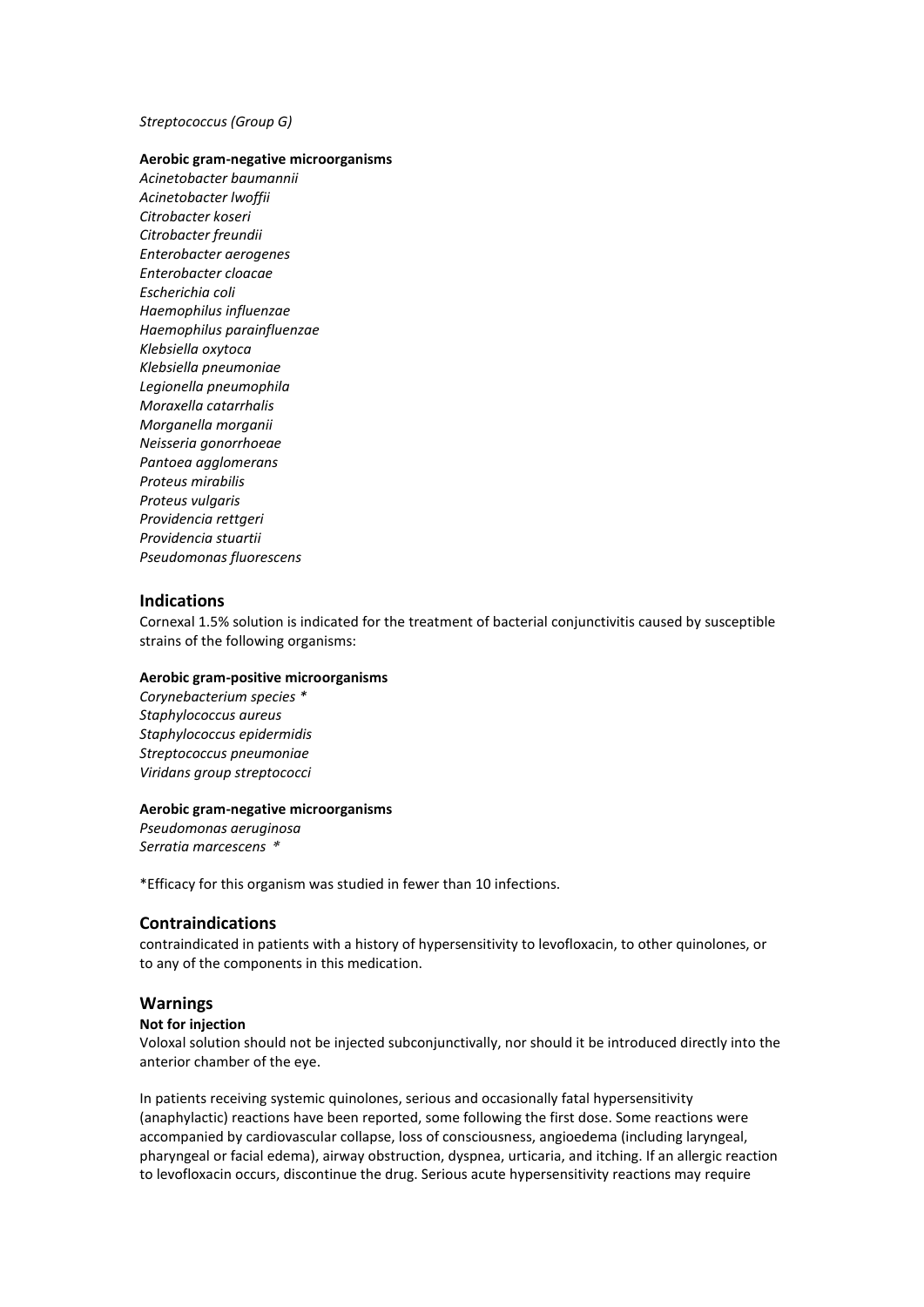immediate emergency treatment. Oxygen and airway management should be administered as clinically indicated.

## **Adverse Reactions**

The most frequently reported adverse events in the overall study population were headache and a taste disturbance following instillation. These events occurred in approximately 8–10% of patients.

Adverse events occurring in approximately 1–2% of patients included decreased/blurred vision, diarrhea, dyspepsia, fever, infection, instillation site irritation/discomfort, ocular infection, nausea, ocular pain/discomfort, and throat irritation.

Other reported ocular reactions occurring in less than 1% of patients included chemosis, corneal erosion, corneal ulcer, diplopia, floaters, hyperemia, lid edema, and lid erythema.

## **Precautions**

As with other anti-infectives, prolonged use may result in overgrowth of non-susceptible organisms, including fungi. If superinfection occurs, discontinue use and institute alternative therapy. Whenever clinical judgment dictates, the patient should be examined with the aid of magnification, such as slitlamp biomicroscopy, and, where appropriate, fluorescein staining.

Patients should be advised not to wear contact lenses if they have signs and symptoms of bacterial conjunctivitis.

#### **Pregnancy**

#### *Category C*

Animal reproduction studies have shown an adverse effect on the fetus and there are no adequate and well-controlled studies in humans, but potential benefits may warrant use of the drug in pregnant women despite potential risks.

### **Nursing Mothers**

Levofloxacin has not been measured in human milk. Based upon data from ofloxacin, it can be presumed that levofloxacin is excreted in human milk. Caution should be exercised when Levofloxacin is administered to a nursing mother.

#### **Pediatric Use**

Safety and effectiveness in infants below the age of one year have not been established. Oral administration of quinolones has been shown to cause arthropathy in immature animals. There is no evidence that the ophthalmic administration of levofloxacin has any effect on weight bearing joints.

#### **Geriatric Use**

No overall differences in safety or effectiveness have been observed between elderly and other adult patients.

## **Drug Interactions**

Specific drug interaction studies have not been conducted with levofloxacin solution. However, the systemic administration of some quinolones has been shown to elevate plasma concentrations of theophylline, interfere with the metabolism of caffeine, and enhance the effects of the oral anticoagulant warfarin and its derivatives, and has been associated with transient elevations in serum creatinine in patients receiving systemic cyclosporine concomitantly.

## **Dosage and Administration**

## **Days 1 through 3**

Instill one to two drops in the affected eye(s) every 30 minutes to 2 hours while awake and approximately 4 and 6 hours after retiring.

#### **Day 4 through treatment completion**